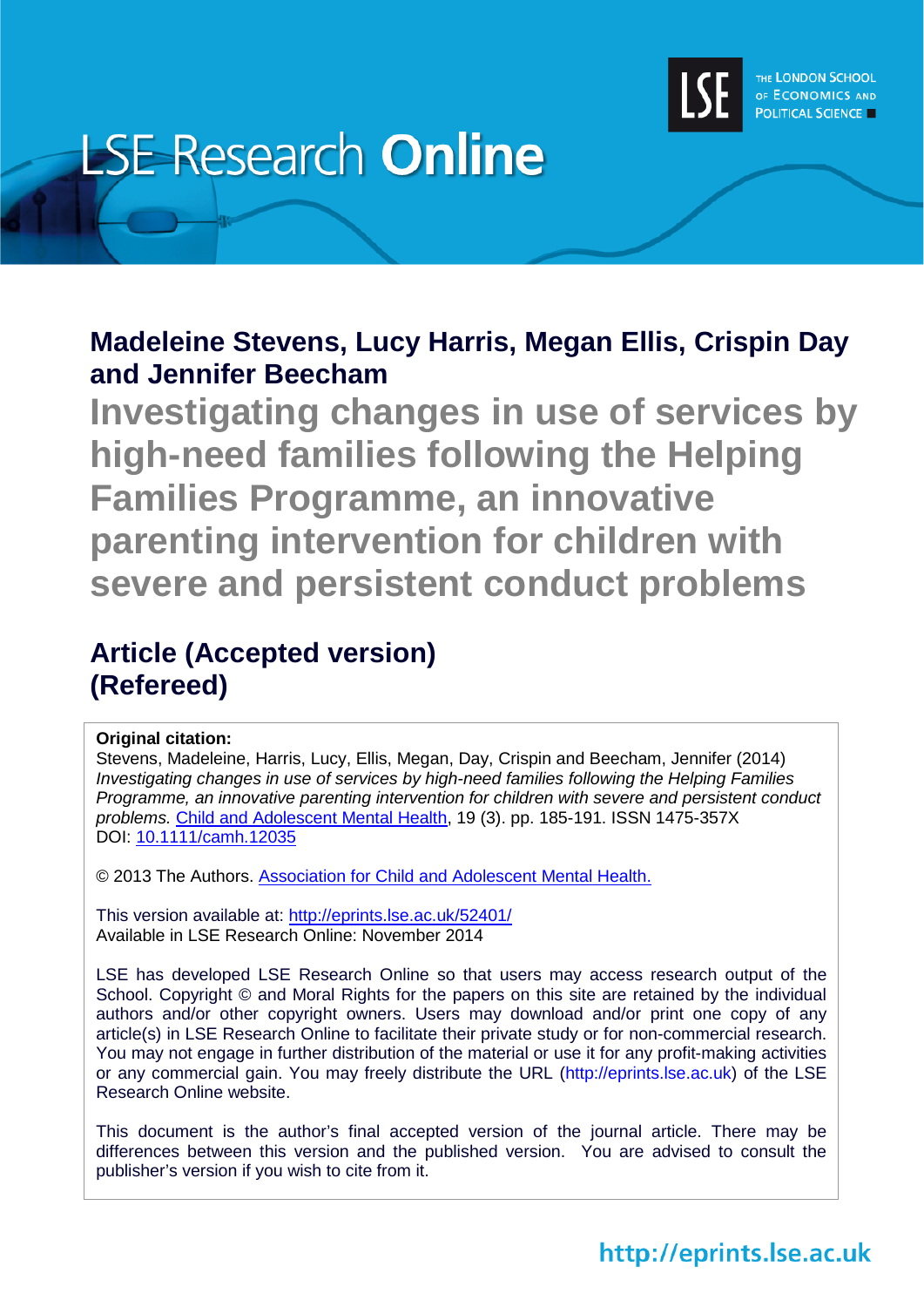**Investigating changes in use of services by high need families following the Helping Families Programme, an innovative parenting intervention for children with severe and persistent conduct problems.** 

Ms Madeleine Stevens<sup>1</sup> (corresponding author), Dr Lucy Harris<sup>2</sup>, Ms Megan Ellis<sup>2</sup>, Dr Crispin Day<sup>2</sup>, Prof Jennifer Beecham<sup>1</sup>

<sup>1</sup> Personal Social Services Research Unit, London School of Economics and Political Science, Houghton Street, London WC2A 2AE.

Email: [m.stevens@lse.ac.uk](mailto:m.stevens@lse.ac.uk)

<sup>2</sup> Centre for Parent and Child Support, South London and Maudsley NHS Foundation Trust Child and Adolescent Mental Health Service Research Unit, Kings College, Institute of Psychiatry, Michael Rutter Centre, De Crespigny Park, Camberwell, London SE5 8AZ

Word count 5273

Submitted to: Child and Adolescent Mental Health

Abbreviated Title: Changes in use of services by high need families following intervention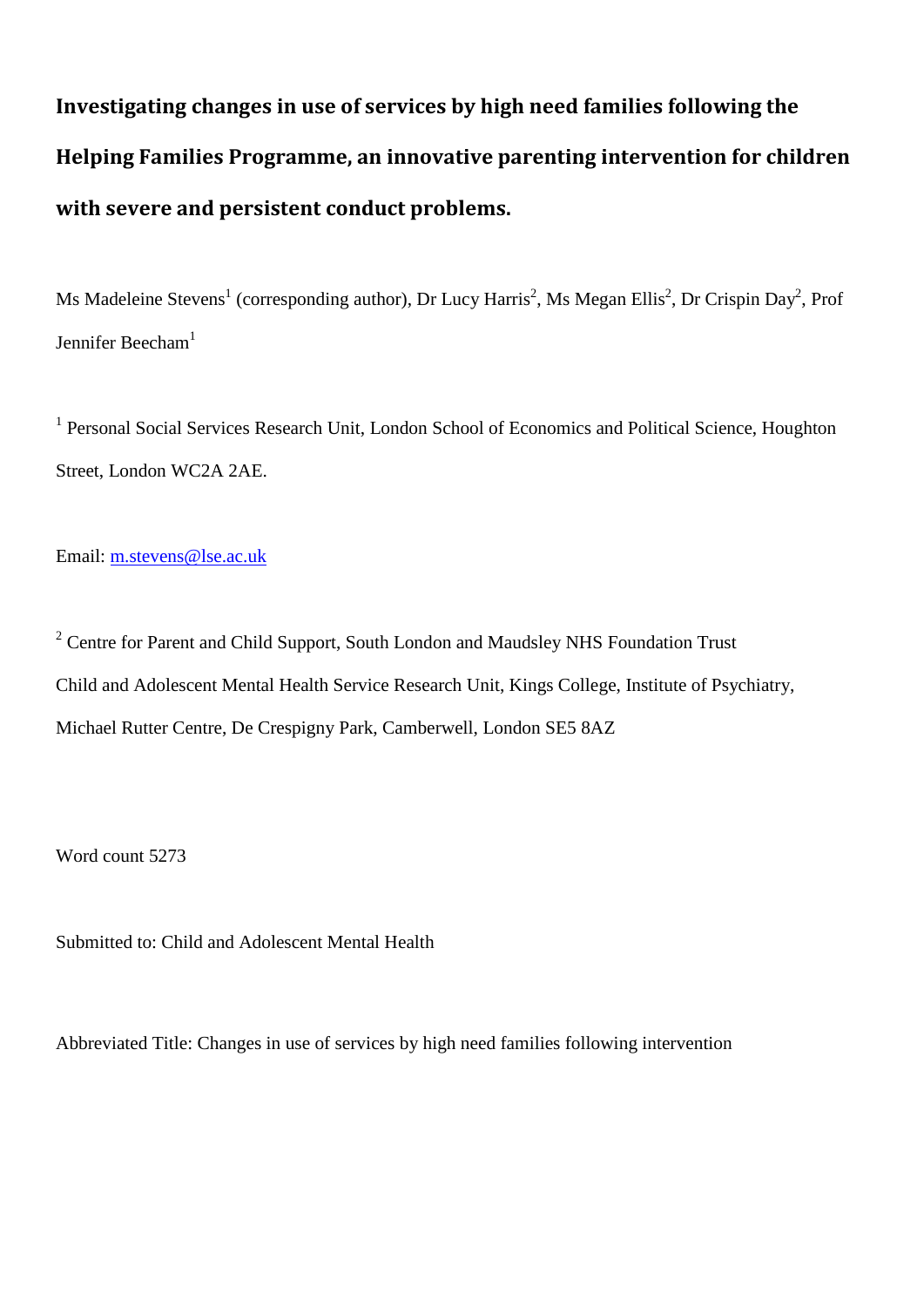# **Abstract**

**Background:** Interventions aimed at high need families have difficulty demonstrating short-term impact on child behaviour. Measuring impact on use of services could provide short-term indication of longer term benefits. **Method:** During a feasibility pilot we collected data on service use and attitudes to services from a small sample of parents from high need families, before and after receiving the Helping Families Programme. **Results:** Respondents provided a range of opinions on a variety of social and community services received. **Conclusions:** The study demonstrates the potential of short-term changes in enhanced service use data for building hypotheses of longer term change.

**Keywords:** Evaluation; Conduct disorder; Parenting; Prevention; School

# **Introduction**

Improving parenting has been a policy focus of both the current and previous UK governments. Poor parenting has been blamed for a variety of social ills, including the riots of August 2011 [\(Riots Communities](#page-17-0)  [and Victims Panel, 2012\)](#page-17-0), and parenting classes have been promoted as an evidence-based response [\(Allen,](#page-16-0)  [2011\)](#page-16-0). Economic modelling studies have pointed to large long-term cost savings if interventions are effective in reducing the antisocial behaviour and criminality which can develop from childhood conduct disorders [\(Bonin et al.,](#page-16-1) [O'Neill et al., 2011\)](#page-17-1).

A key challenge is that such classes are less likely to benefit families with high levels of need [\(NICE and](#page-17-2)  [SCIE, 2006\)](#page-17-2). Because the 'manualised' (structured and repeatable) nature of these interventions makes them easier to evaluate in trials, they could be favoured over other approaches which might be more effective, particularly for families with more complex difficulties [\(Featherstone et al., 2011\)](#page-17-3). It has also been argued that oversimplification in economic research risks undervaluing the contribution of more complex approaches, such as much child protection intervention [\(Segal and Dalziel, 2011\)](#page-17-4). Partly in response to the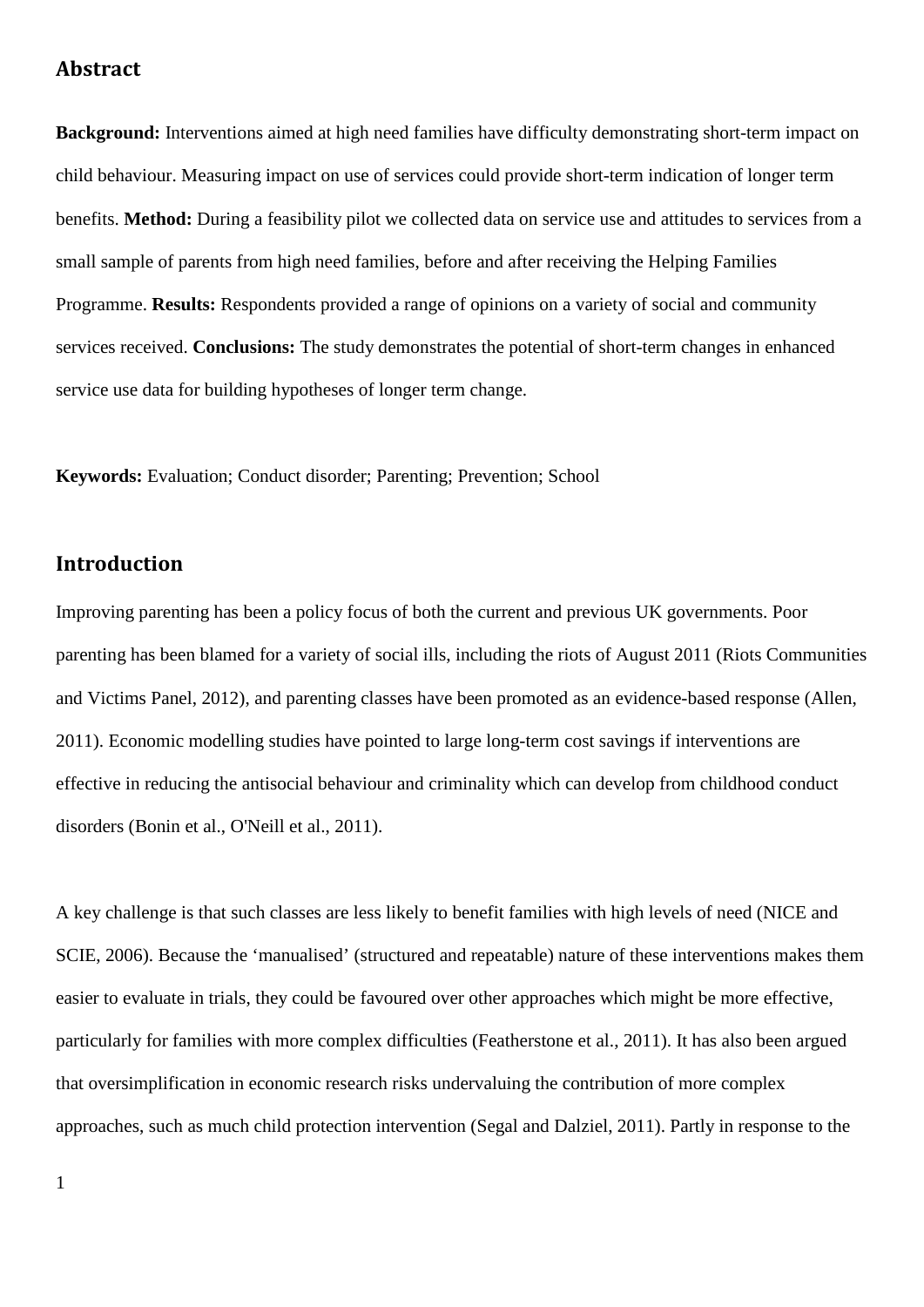rising profile of evidence-based practice there have been calls for 'alternative realistic methodologies' capable of reflecting the complexity of families' lives [\(Pawson, 2006\)](#page-17-5).

Cost-effectiveness studies (of which there are very few in the parenting field [\(Stevens, 2012\)](#page-17-6)) attempt to estimate a cost per unit of improvement, taking into account the cost of an array of services received. With the small sample sizes typical of family intervention trials, cost-effectiveness studies are likely to lack sufficient statistical power to detect changes in costs other than those of the intervention itself, because of the large variation in support packages and costs [\(Briggs, 2000\)](#page-17-7). These studies are usually short-term and it might be expected that the overall costs of supporting a family may not reduce, or may initially increase, following an intervention which in itself might identify a need for further support. Take-up of new intervention such as family therapy, if effective, could more than pay for itself but only in the long term, with a reduction, for example, in antisocial and criminal behaviour or in the need for later crisis intervention. Equally, a change to a more positive attitude towards an intervention a family is already engaged with, for example a social worker, could change an ineffective relationship to a helpful one without any immediate change in costs. Longer-term controlled studies could investigate these hypotheses, although challenges include large sample sizes and time needed to wait for results. The approach piloted here instead aimed to look at how an intervention might affect the type of services used and, as importantly, participants' attitudes to those services. This information would provide a starting point from which to consider whether any changes identified are likely, based on existing theory and evidence, to lead to longer-term benefits.

The current study was carried out in conjunction with a before-after pilot trial of the Helping Families Programme (HFP) [\(Day et al., 2011,](#page-17-8) [Day et al., 2012\)](#page-17-9) which ran between June 2010 and March 2011. HFP is an intensive community-based parenting intervention based on the Family Partnership Model [\(Davis and](#page-17-10)  [Day, 2010\)](#page-17-10), delivered one-to-one, usually in the home, over a period of approximately 20 sessions/six months. HFP targets primary school aged children and high need families where there are additional parental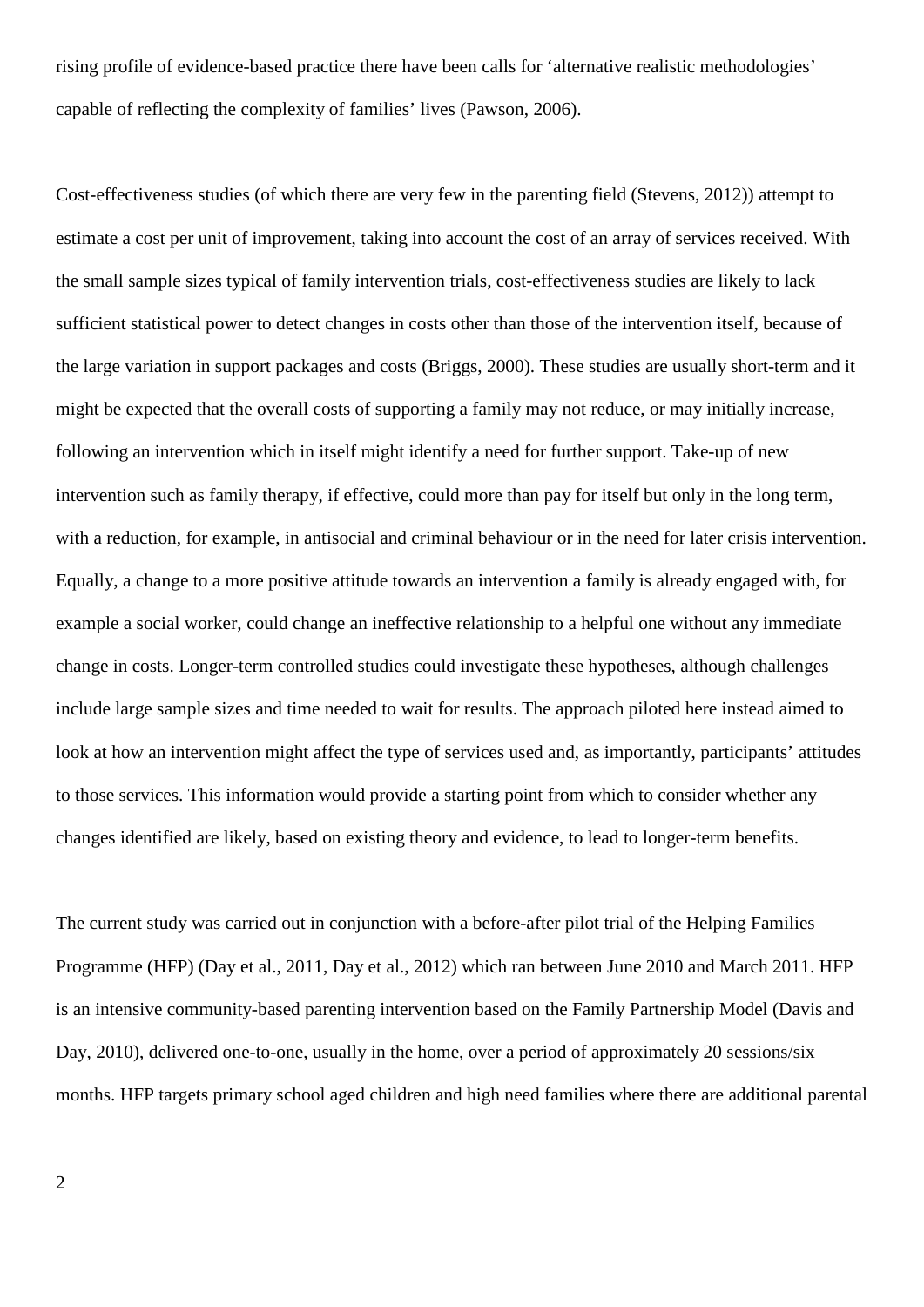risk factors for child conduct disorder. A core hypothesis of the programme is that it will affect the way families access and benefit from services.

We collected and examined data on the full range of families' service contacts, and their opinions on how useful they were, and how these changed over the period of the intervention. There is very little evidence regarding the full range of services accessed by vulnerable families and even less on how these change over time, both crucial factors for considering long-term impact. There is a need for methodological advances to gain a richer understanding of complex families' service use and relationship to services. The intention of this paper is to investigate whether data on short-term changes in service use could be used to build hypotheses about longer-term change.

# **Methods**

# **Participants**

Participants were parents or carers of resident children, aged 5-11 with severe and persistent conduct problems and at risk of exclusion/excluded from school. The families were taking part in a pilot of the HFP in inner-city London [\(Day et al., 2011\)](#page-17-8). They were recruited via referrals from a Youth Offending Team (YOT) and a Family Intervention Project and had given informed consent to being interviewed for the research. Conduct problems were considered present if the child met diagnostic criteria for Oppositional Defiant Disorder as defined by DSM-IV. Fourteen families were recruited in which the parent/carer suffered from at least one of the following: harmful substance use; interpersonal conflict with their child, partner, close family or school; inability to maintain a tolerant, stable and regulated mood; lack of supportive family/social networks; frequent family crises.

## **Collection of service use data**

Data on service use were collected in an interview with a researcher using an adapted version of the Client Service Receipt Inventory (CSRI) [\(Beecham and Knapp, 2001\)](#page-16-2). The interview was carried out before the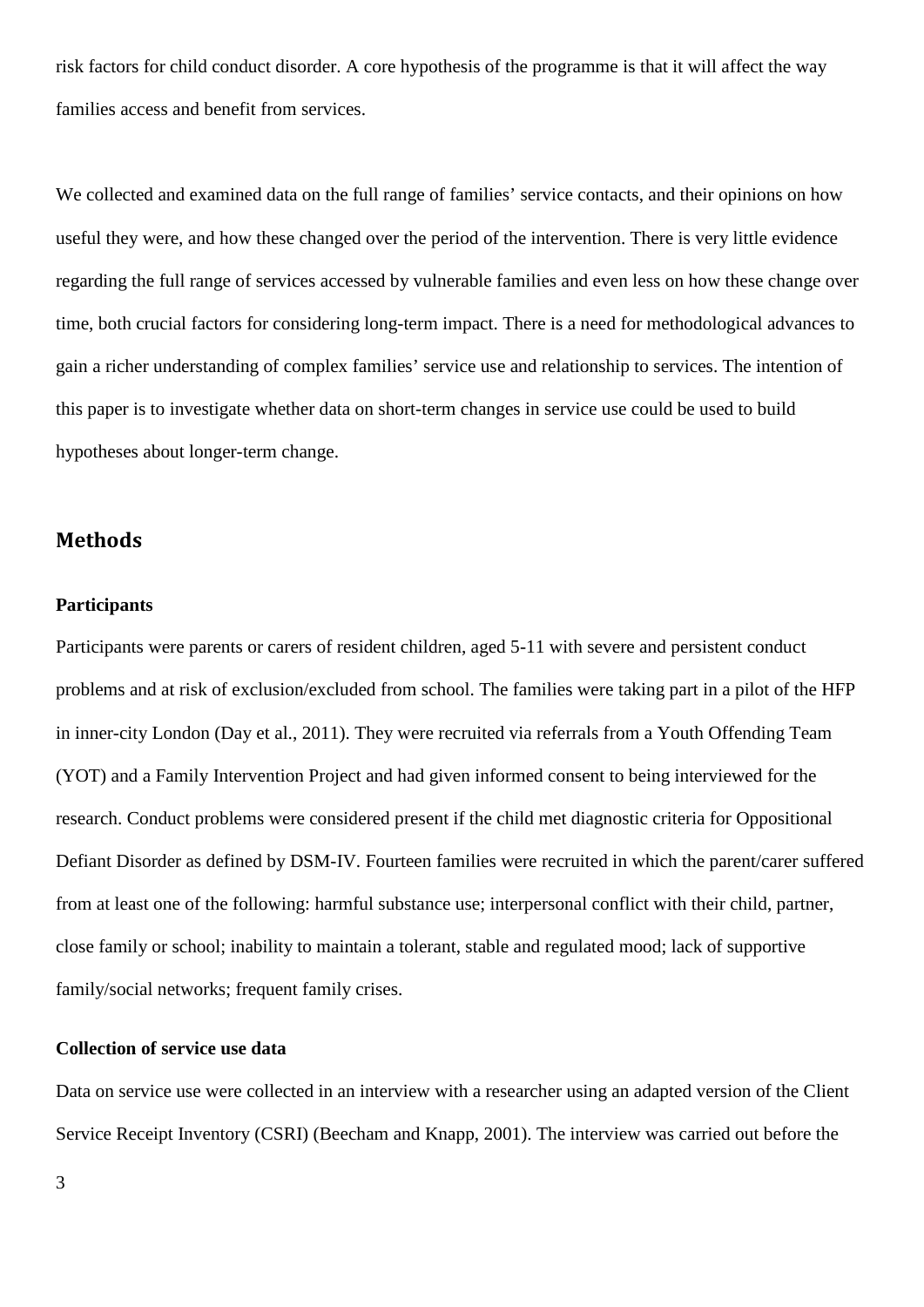family began the HFP and following completion. The adapted CSRI was administered in an innovative way by presenting respondents with a list of possible services on which they could tick which services they had been in contact with in the previous three months. The list, which could be provided in advance of the interviews, included education, social care, community, health and youth justice services, and was developed in conjunction with therapists and researchers working in the same localities.

Based on the list of services used, the researcher then completed the adapted CSRI with the parent providing detailed information about each service. Data were collected for a fixed retrospective period of three months, i.e. only services used by families in the three months preceding each interview were recorded. Participants were asked the number and typical duration of contacts with each service. Pre-pilot interviews using the adapted CSRI showed participants found it difficult to answer questions about services provided at school in the past three months, so these were asked regarding *current* use of education services. Parents were asked whether they felt they had a choice in seeing each service and 'how helpful is this service in dealing with your child's difficulties?' The latter question was rated by parents marking a visual analogue scale (Figure 1) which we converted to a rating between 0 and 1, 1 representing the most positive possible opinion. Respondents were also asked whether the child had missed school due to their behaviour. The form included space to record any further comments about each service and concluded with open questions about other helpful or unhelpful services, non-professional help received and other help wanted.

[Figure 1 here]

#### **Analysis**

Estimating costs of services provides a common currency with which to measure service use e.g. we can compare £100 worth of therapy with £100 worth of classroom support. Where possible, unit costs for each service were taken from publicly available sources [\(Department of Health, 2011,](#page-17-11) [Curtis, 2010\)](#page-17-12) or previous research. Where no appropriate existing estimates were available, unit costs were estimated anew using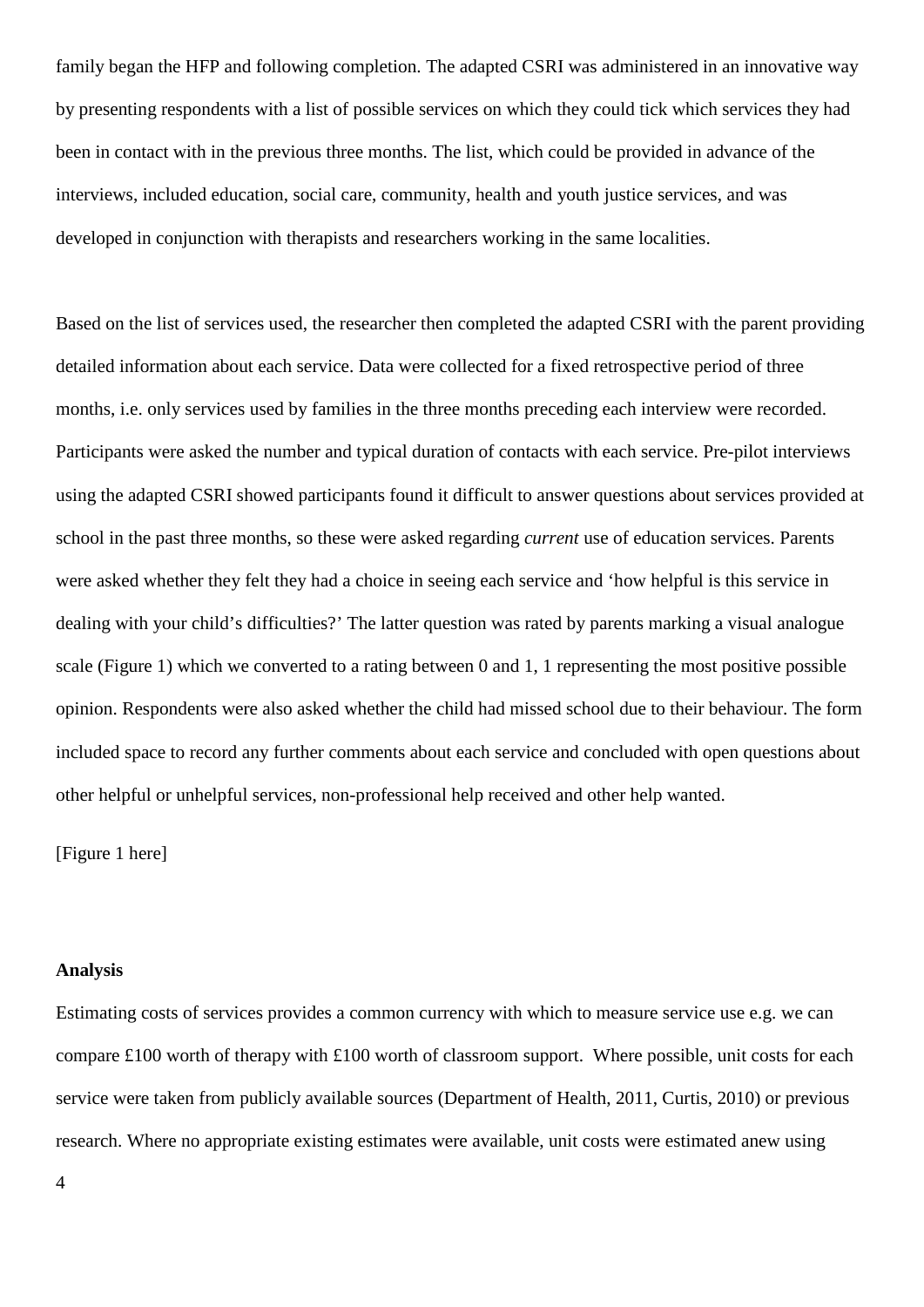comparable methods [\(Beecham and Knapp, 2001\)](#page-16-2). Unit costs (per hour, per appointment etc.) were then multiplied by the amount of use each family made of that service (number and length of contacts). These service costs were summed to arrive at the total support package cost for each child. All costs are reported at 2009-2010 prices.

As part of the HFP clinical pilot evaluation [\(Day et al., 2011\)](#page-17-8) a qualitative interview with participants was conducted. Although attitude to services was not the primary focus, the interviews were scanned for any mention of changing attitudes resulting from participation in the intervention. This information is reported below, as are further illustrative quotes taken from open responses recorded on the CSRI form.

## **Results**

We report on the service use of the ten families who agreed to provide data at both time-points (ten out of fourteen families), presenting the hours and cost of services by sector (see below). We describe the data on choice and helpfulness ratings narratively. See Table 1 for demographic characteristics. Full results for all participants are available from the first author.

[Table 1 here]

#### *School-based services*

At baseline all children but one were in mainstream school. There was a noticeable increase in additional school supports between the two interviews (Table 2). However, one parent (Family 10) said that despite being assessed as academically two years below age norms the child had received no additional support as yet, either in or out of class, for her educational or behavioural needs.

After the HFP intervention fewer children missed school because of their behaviour (3 versus 6). Half the children had extra teaching support at baseline and three had seen an educational psychologist. Postintervention, more children had learning support assistants (LSAs; 6 versus 4), and fewer had contact with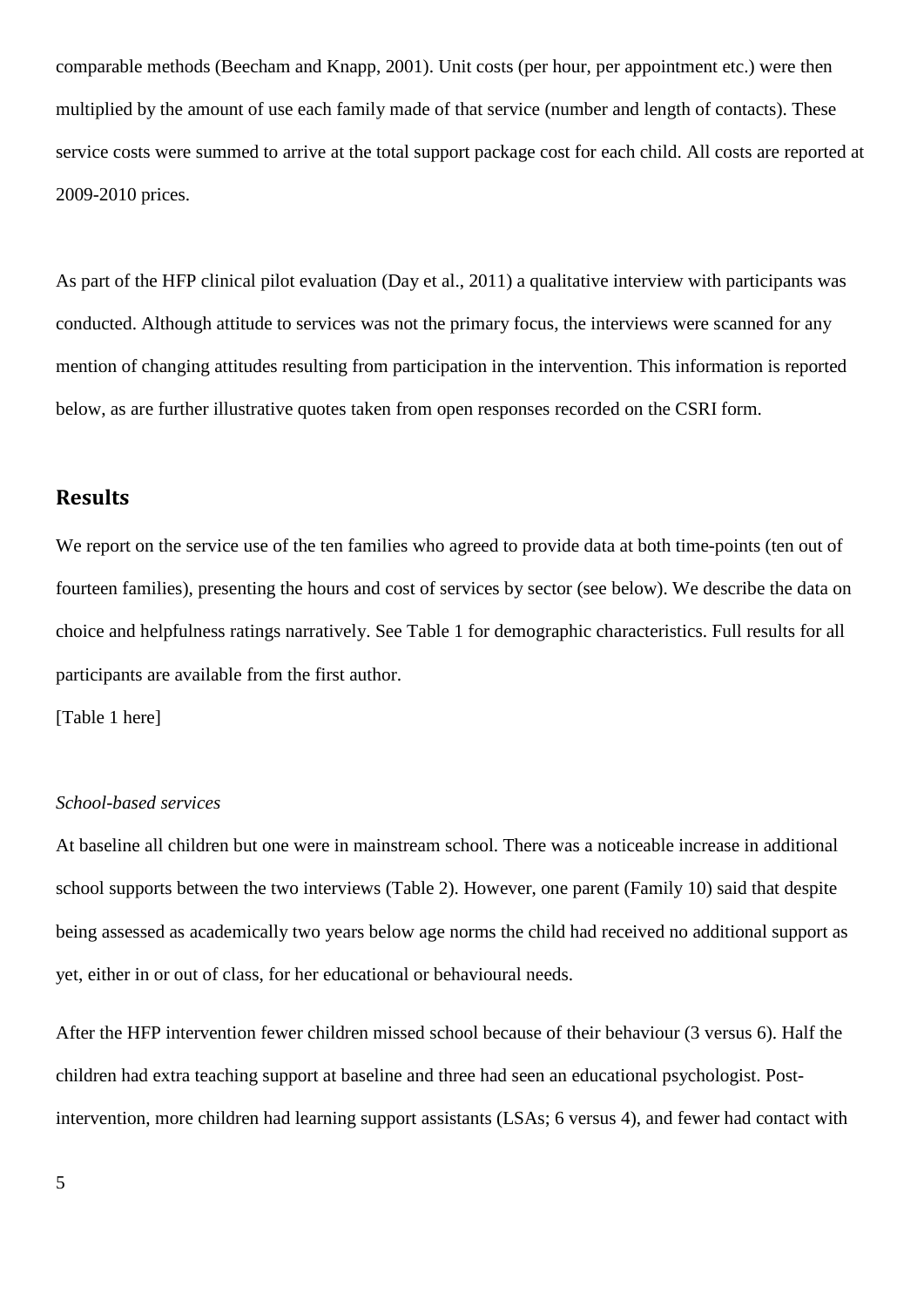an educational psychologist (1 versus 3). Five of those using LSAs post-intervention had full-time one-toone support, compared to only two at baseline. For at least two children support was provided over lunch and break as well as class times and one respondent commented 'full-time plus!' This contributed to higher school-based costs for nearly all families at follow-up (final column Table 2). Family 7 was also provided with an LSA full-time, but shared with a few other pupils (recorded as a small group intervention) so the cost is lower than one-to-one support. Another driver of higher costs post-intervention was increased use of specialist one-to-one interventions for two pupils (such as anger management).

We have not included the cost of mainstream school in [Table 2](#page-15-0) but have included the additional cost for a child who was attending a pupil referral unit (PRU) at baseline, estimated as the difference in cost between mainstream school (£1,770 per term) and the PRU (£10,954 per term). For this child, therefore, costs at baseline are significantly higher than at follow-up, when the child had returned to mainstream school, even though the child then had a full-time LSA.

#### [Table 2 here]

#### *Community, social and health care services*

There is some indication of a change in the types of services used after the HFP intervention (Tables 3 and 4). There was less contact with social workers, and new contacts with early intervention YOTs (and of course the HFP). Five children had had contact with a social worker at both baseline and follow-up; three of these had seen a social worker at both time points. Following the intervention, three of the children had had contact with a YOT, compared to two at baseline. An additional family (Family 4) had been offered a YOT intervention for the child but had declined.

The biggest per service costs (unit cost x contact hours) were for social worker contacts, a combination of four different support workers for one family, and foster care for one child. This child had lived with foster parents for the three months preceding the baseline interview, and had just returned to live with her family. One family had no community or social services at either time-point other than the HFP.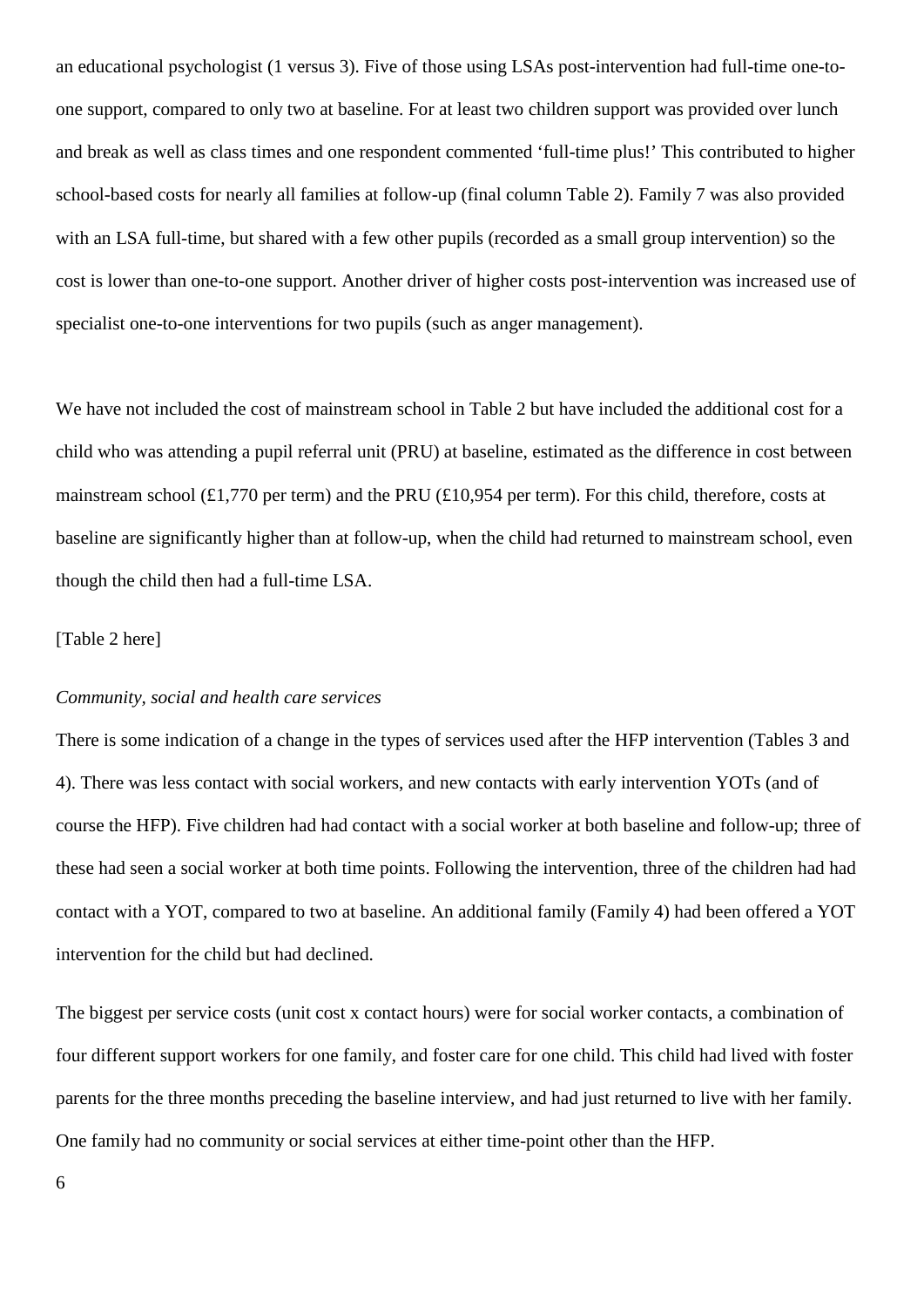In general health services were used less than school-based, social and community services, except for one family. At baseline this child had weekly visits with a psychologist and a hospital stay of seven days, reportedly due to behaviour. The parent stated that the child "could not calm down". Half the families had higher health service costs post intervention than at baseline, and more children had seen the GP. [Tables 3 and 4 here]

#### *Total service use costs*

Observed mean total services costs are slightly higher post intervention than at baseline (Table 5) and are higher for seven out of the ten families. Costs for the HFP were not included in the total cost estimates. High unit costs for individual items have a large impact on the total cost. For example, the PRU for Family 5 and foster care for Family 10 absorb a high proportion of their total support costs and lead to substantially higher costs for these families than for others in the sample. It is therefore unsurprising that there is no correlation between the number of services received and the total cost at baseline (correlation coefficient  $= 0.01$ ) compared to a reasonably high correlation of 0.6 post intervention.

[Table 5 here]

#### *Helpfulness ratings*

Parents' ratings in response to the question 'How helpful was this contact?' (measured on a scale of 0-1) indicate a range of experiences, even within the same type of service. All those providing a LSA rating at baseline (n=3) gave higher values post-intervention and there was a notable improvement in the perceived helpfulness of the school in general, up from an average 0.6 to 0.9.

All participants gave the HFP very high marks  $(>=0.97)$ . Among the other services, the most commonly used and rated were GPs and social workers. The ratings for GPs were mostly high (mean 0.81 for three baseline ratings and mean 0.81 for six post-intervention ratings) and one parent commented that the GP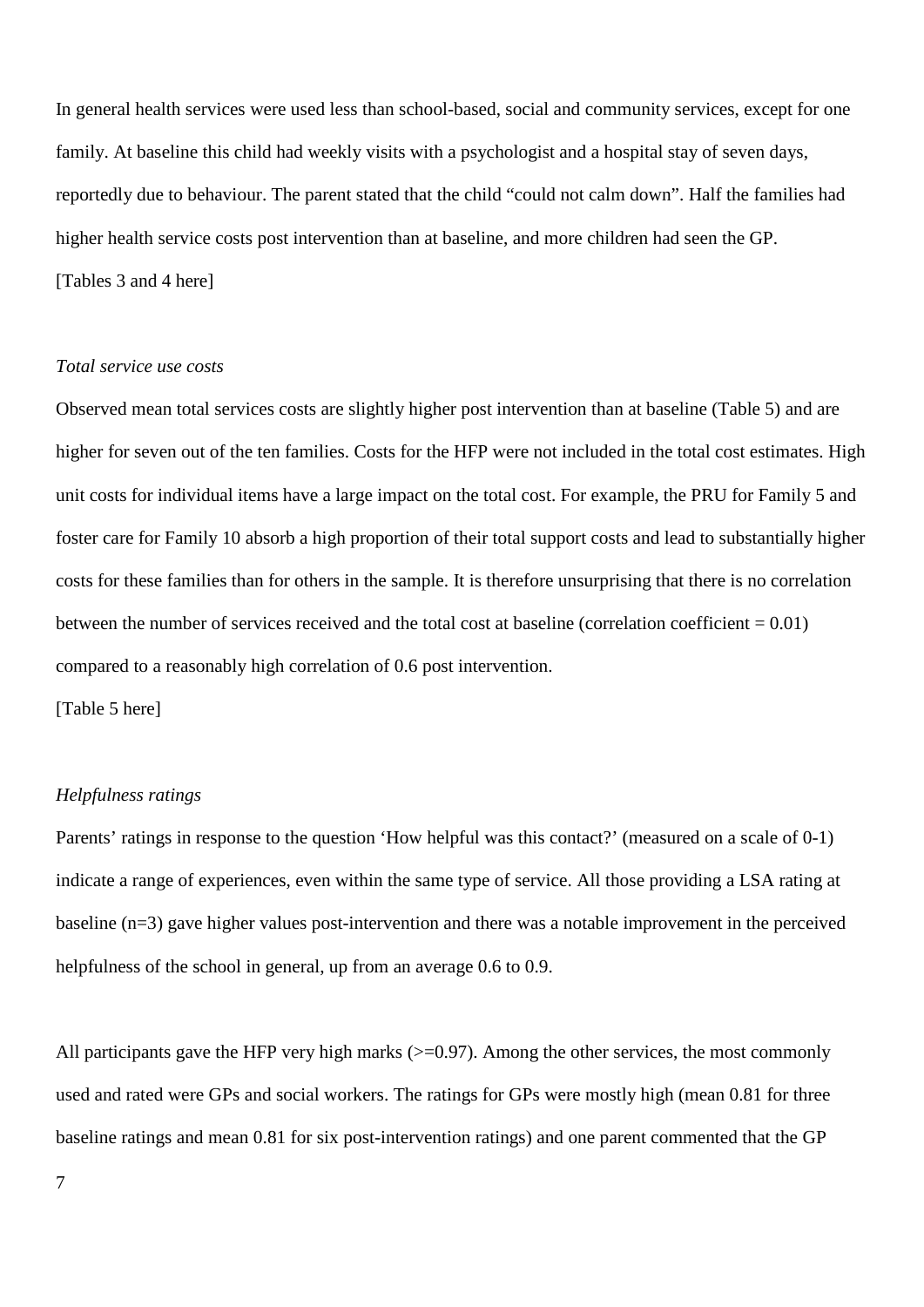knew her child well. Social workers, however, received a mixed response from the parents and the scores ranged widely: of the five parents who recorded contact with a social worker at baseline, three gave very high ratings, and two rated the social worker in the middle; at post-intervention, two gave a very high helpfulness rating and two gave very low ratings. Three families had the same social worker at baseline and follow-up. Of these, one rated helpfulness much lower, one much higher, and one rating remained the same as at baseline. One respondent happened to be interviewed on the final day of her social worker's involvement (Family 6). She commented that the social worker had pointed her in the direction of other support services:

*"She's been a lovely social worker, really, really helpful, great signposting. I'm sad to be losing her".* 

*"It's not helpful, she talks to the kids and then leaves. It's a waste of time but I have to see them".* 

A parent who rated her social worker very poorly commented:

One parent commented that it was important to her that HFP was not associated with social services. Another two parents said they had asked for help from social services but had not received any.

Most parents felt they had a choice about seeing services but at least one parent felt they did not have a choice about seeing: a social worker, Child and Adolescent Mental Health Services worker, a psychologist and a YOT worker but for all these services at least one other person said they *did* have a choice.

When respondents said they felt they did not have a choice it was often because of child protection considerations and the parent felt obliged to comply with the recommended intervention. Although many of those without choice gave low ratings for the service, this was not always the case. Of those involved with the YOT without choice, one gave the contact a very high rating, and the other very low. One parent who attended counselling objected to the lack of choice she felt she had about this, but another felt it had been a good decision.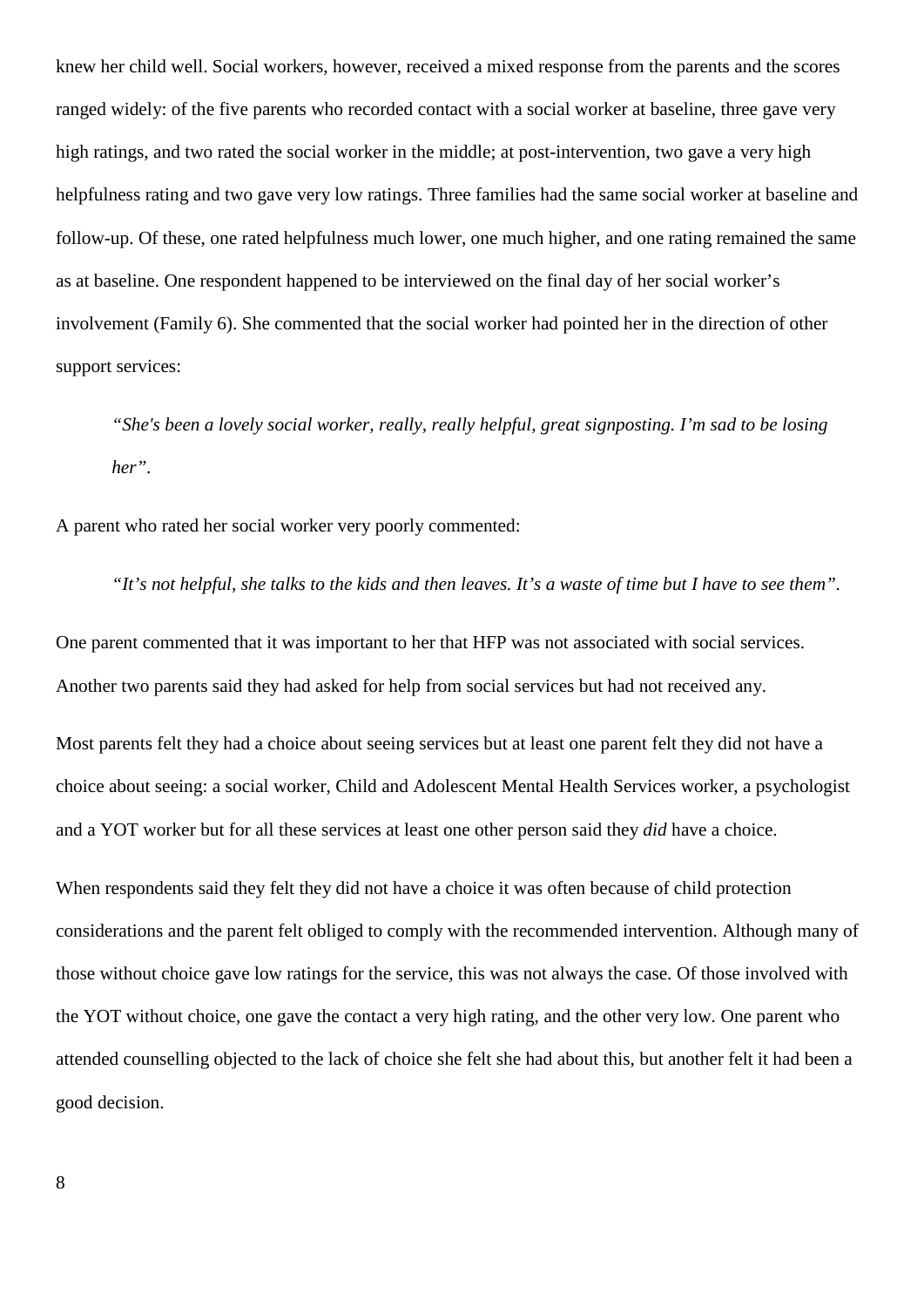Respondents were not asked directly whether they felt the HFP had had an impact on their relationship with other services. However during the second interviews relevant comments included one mother stating that she realised through the intervention that her whole family needed to change, not just the child, and had therefore agreed to family therapy, which she was finding helpful. Another said she now had the confidence to attend a parenting group, which she had not previously. One had begun to speak much more to the child's school, proactively, and the increased communication meant she received positive (as opposed to solely negative) feedback about her son. In some cases the HFP practitioners directly involved themselves with other services, for example negotiating with the school and child over improving attendance and supporting parents in core group meetings.

# **Discussion**

This pilot study investigated the possibility of discerning short-term changes in service use and attitudes to services, following an intervention, which could then be used to inform hypotheses about longer-term change, for example, in family wellbeing or costs to the public purse. Whilst we cannot draw firm conclusions about the impact of the HFP on service use (due to sample size and lack of control group), the type of data received does provide a picture of possible change.

The adapted version of the CSRI, completed by an interviewer in conjunction with the parent, was effective and efficient in collecting a full picture of families' service contacts. Although respondents were not always sure which service the person they had seen came from, using the list of services known to operate locally helped. Participants were engaged with the process and were happy to provide ratings using the scale. The schedule was presented in an open, conversational style, so that additional comments from participants were encouraged and included on the form. This aspect of the interview could be developed further to explore emerging theories of change.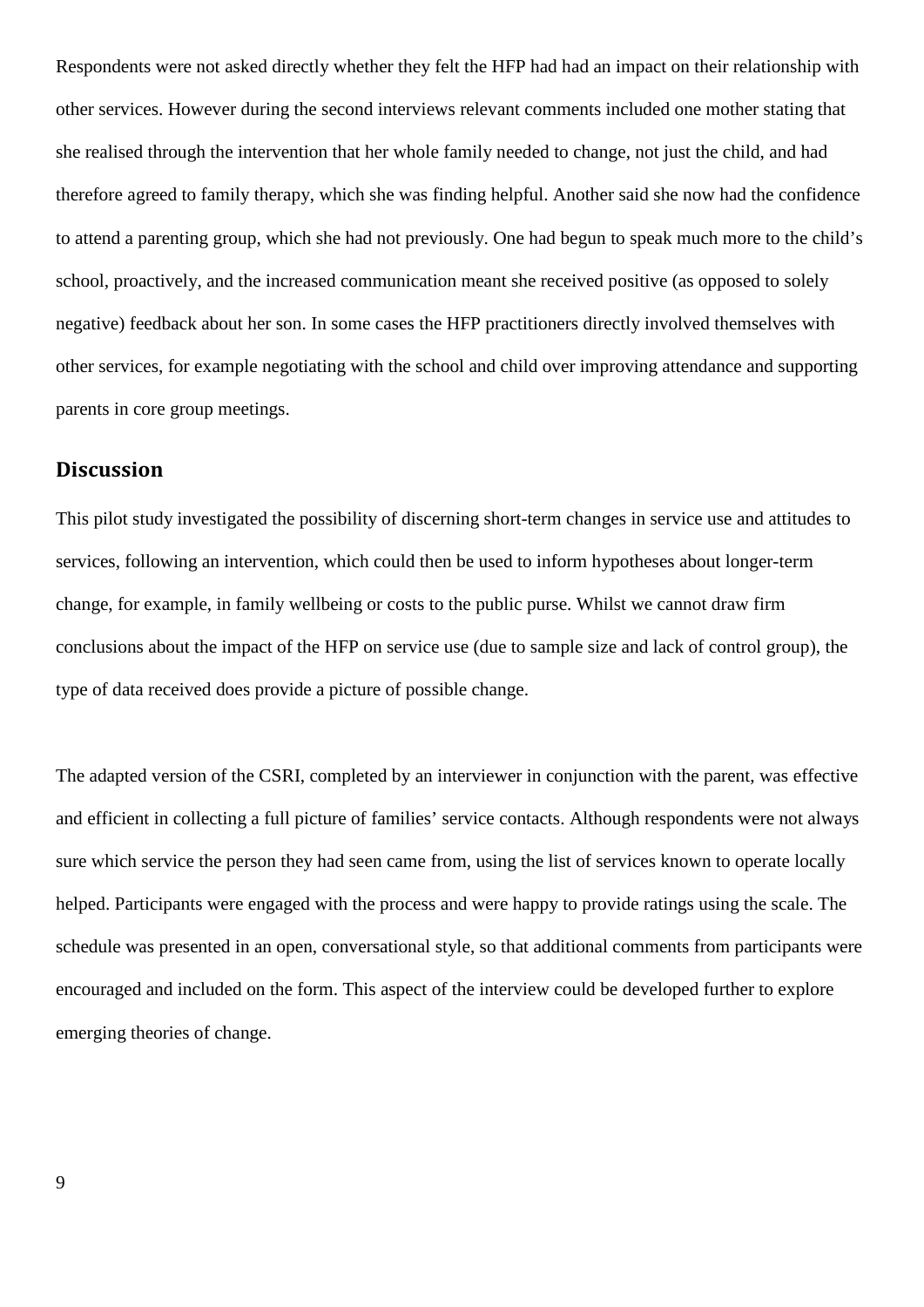There was some indication of a change in the types of services used, particularly an increase in school support (notably LSAs) and less use of social workers' time at follow-up. These changes could indicate improved use of preventative resources. However it could be simply due to passing time, where a previously requested resource has been put in place, or at the second interview the parents may have known more about the child's school life. Nevertheless, if evidence of reductions in social work contact and moves to more preventative support services could be replicated in larger samples with control groups the results could be clinically and socially significant.

With regards to cost, although the use of a full-time LSA may be costly it is less expensive than attending a PRU, and may prevent this higher level of intervention. Costs were higher for the education sector (over and above mainstream schooling costs) than for health or social/community services, concurring with other studies of children with behaviour problems [\(Knapp et al., 1999,](#page-17-13) [Snell et al., 2012,](#page-17-14) [Vostanis et al., 2003\)](#page-18-0). The levels of support confirm that the children pose challenges to the school environment and suggest that schools bear a high proportion of the cost of children's behaviour problems. Measuring changes in access and attitudes to education and social support services could indicate that an intervention has had a positive effect, even though the ultimate outcomes of interest are not affected until the longer term.

The complexity of causal mechanisms implicated in the development of serious behaviour problems in children [\(Hill, 2002\)](#page-17-15) indicates a wide variety of plausible approaches to reducing risk and improving outcomes. These include improving parenting, household wellbeing (e.g. via income, neighbourhood or social capital), life chances of the parent (e.g. through education or employment) and therapeutic or educational intervention with the child. The different interventions involved with families, as illustrated in this study, could be conceptualised as a complex intervention. Improving families' relationships with services could lead to an improved combined effect of the set of services they are involved with. Looking at the effects on the principle outcome of interest in isolation (e.g. behaviour problems) may give results that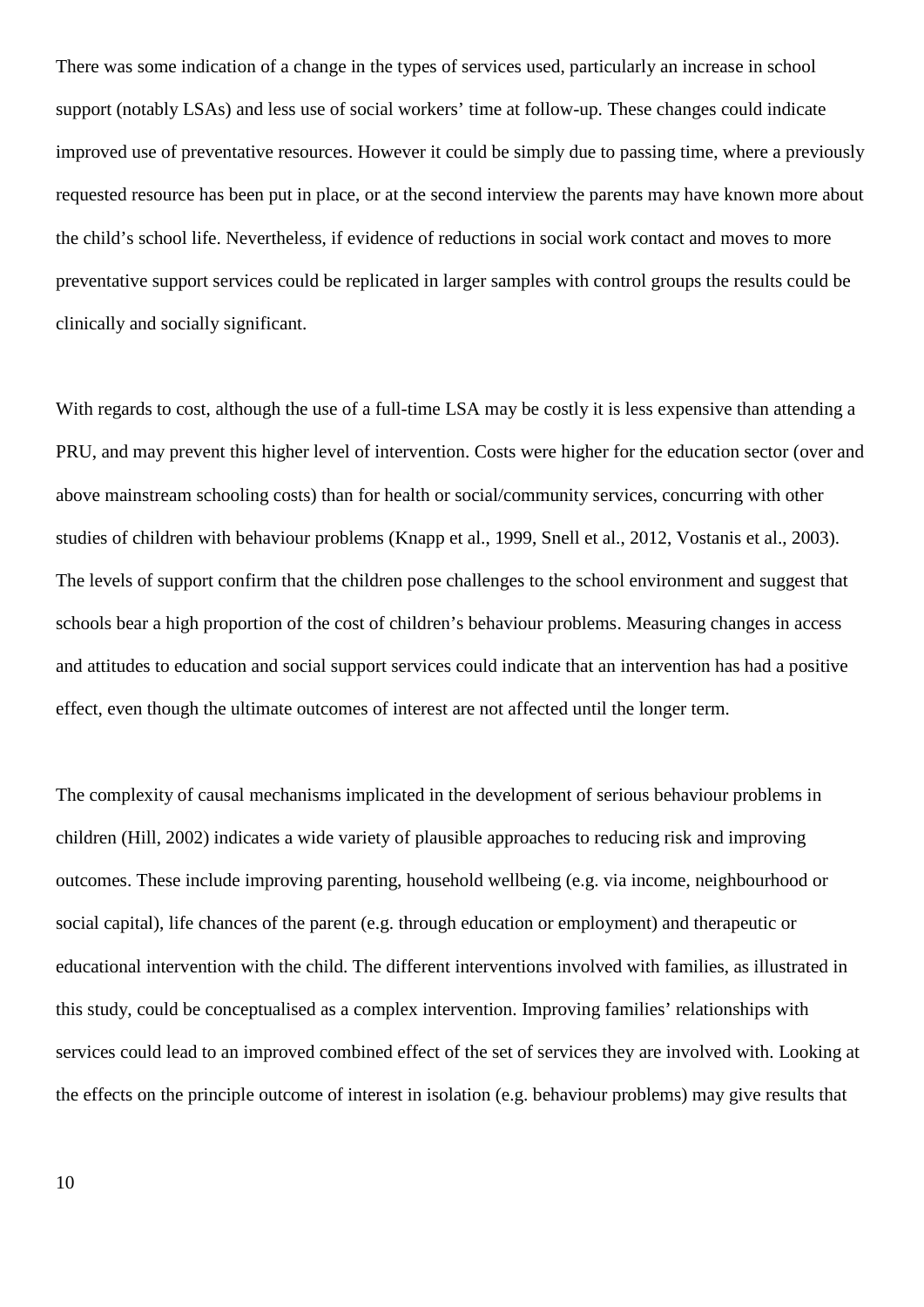are difficult to translate to practice situations, as well as undervaluing multiagency approaches, which may address the mediators of improvements in children's behaviour.

At present there is very little evidence on changes in service use for this group. Two studies have tentatively suggested an increase in education-based interventions and fewer health and social services following parenting interventions [\(Bywater et al., 2009,](#page-17-16) [O'Neill et al., 2011\)](#page-17-1). In a trial of the Mellow Parenting intervention [\(Hallam et al., 2005\)](#page-17-17) an association was found between service use and level of need for the intervention group but not for the control group suggesting that the intervention may have brought about better targeting of services. However, only looking at aggregate levels of intervention (e.g. by total cost) might mask important variations. Findings from a Dutch study, for example, found that children who recovered from serious early conduct problems had received similar levels and range of support as those who didn't recover but the ones who made better progress had typically received more special educational services [\(Veenstra et al., 2009\)](#page-18-1).

Although families with complex needs are often high users of services it has also been recognised that many high need families are not accessing services, sometimes because of a perceived threat of child protection proceedings [\(Morris, 2012\)](#page-17-18). Low socio-economic status and parent psychopathology have been found to predict low engagement [\(Nock and Ferriter, 2005\)](#page-17-19) and survey data has highlighted parents' wariness regarding formal services in health, education and social support, despite a wish for more support [\(Bradshaw](#page-17-20)  [et al., 2008\)](#page-17-20). Interventions (such as HFP) which aim to improve relationships between families and the services trying to support them may therefore have the potential to make an important contribution [\(Day et](#page-17-8)  [al., 2011\)](#page-17-8). The evidence-based practice movement has tended to encourage the use of manualised, structured intervention programmes but for high need families the style of personal interaction may be equally important. Researching effective elements of programmes may be more useful than comparing whole programmes [\(Barth et al., 2012\)](#page-16-3).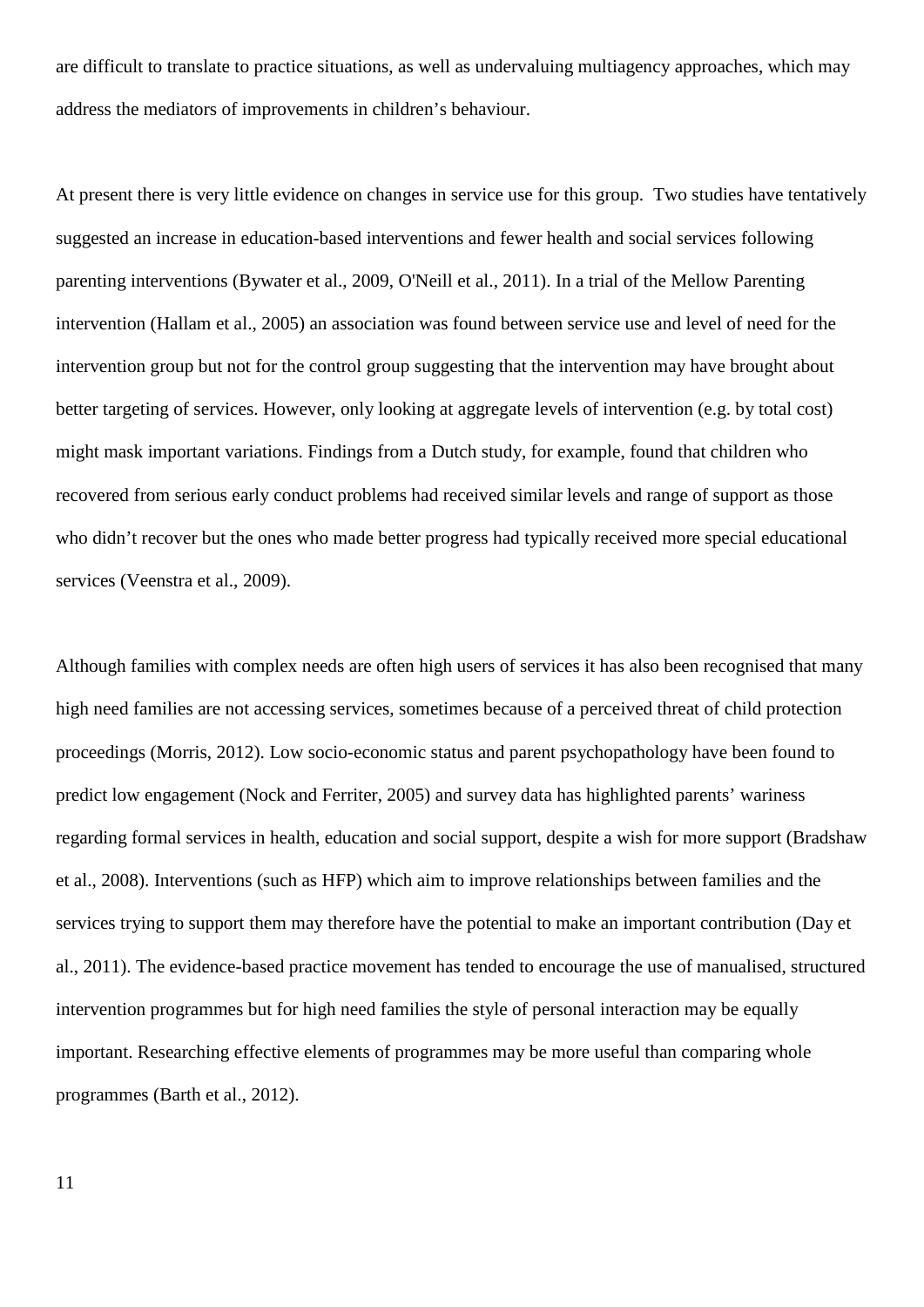Some interventions which parents say they appreciate do not show evidence of effect on the outcomes selected in trials [\(McAuley et al., 2004\)](#page-17-21). The possibility of sleeper effects is sometimes raised. Here we have described an attempt to capture evidence of short-term change which might prove indicative of such sleeper effects. Sefton and colleagues have argued that qualitative methods should play a more important role in the economic evaluation of complex social welfare interventions [\(Sefton et al., 2002\)](#page-17-22). Many types of intervention with families, particularly school-based and much social work intervention, tends to lack evidence of effect, and attempts to measure effectiveness in practice are often hampered by adherence to output/process indicators such as numbers through services. Qualitative work may need to fit alongside quantitative ratings and costings to get at the changes in relationships which might improve effectiveness of support, for example where a family might be seeing the same contact, but engaging with that contact in a more productive way. Qualitative work could also look at combinations of services which might be important. Such research has for example shown that less easily researchable interventions such as community development programmes may be important in providing informal support to families [\(Hansen,](#page-17-23)  [2005\)](#page-17-23). Further qualitative research would also help in the current case to investigate the degree to which changes may be due to families' work with the HFP practitioners. The schedule piloted here included openended questions which could be expanded to ask in more depth about possible connections raised in the interview. Relevant quantitative methods are also developing, for example with tools to measure the quality of interactions with services (Commission for Health Improvement, 2002). A further step is to develop approaches combining more in-depth qualitative and larger-scale quantitative methods. Future work also needs to involve comparison groups and larger samples to provide a clearer picture of whether interventions such as the Helping Families Programme help families to make better use of services and/or reduce the need for support.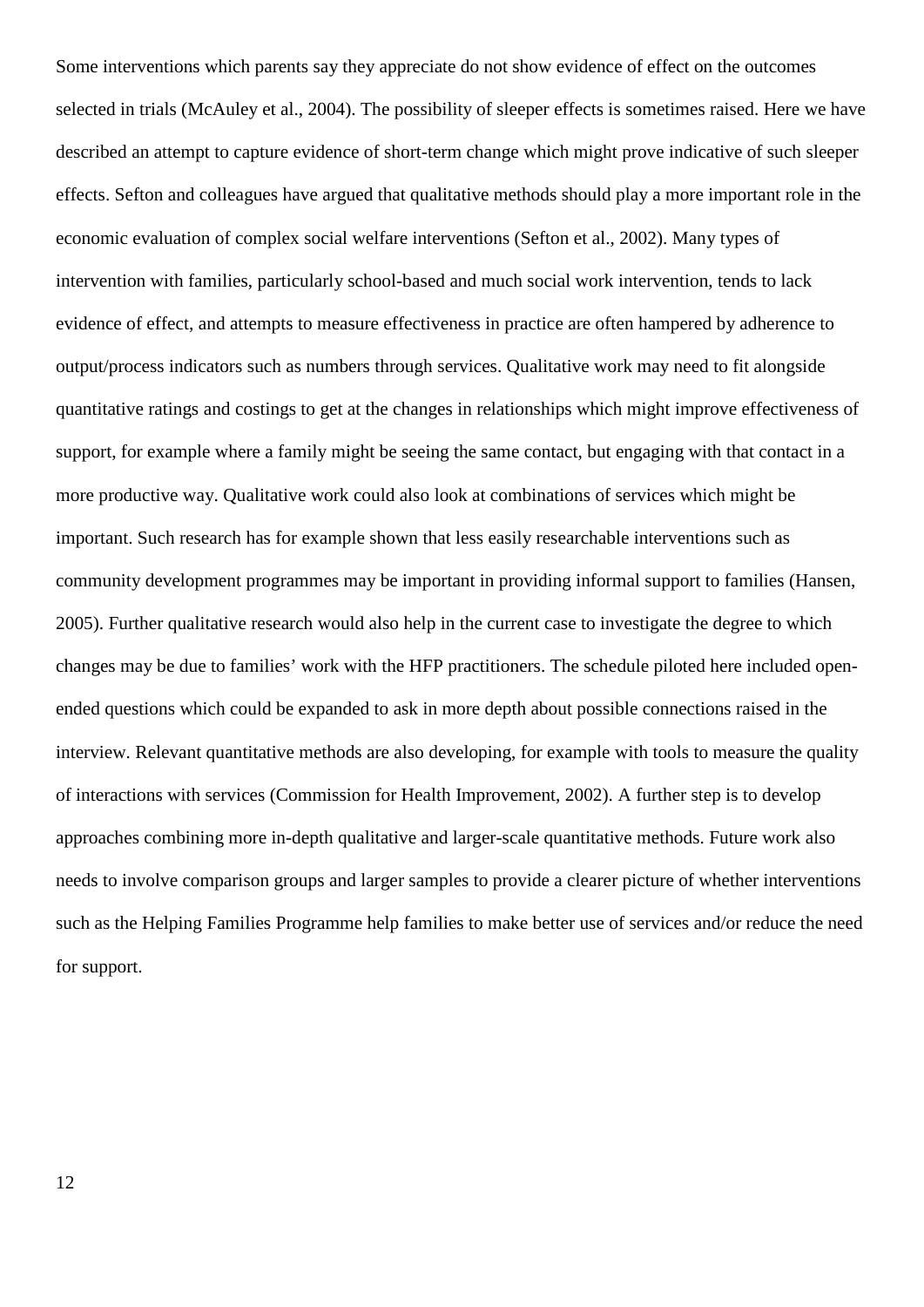### *Acknowledgements*

The study was undertaken within the programme of the National Academy for Parenting Research, funded by the Department for Education. Many thanks to all the families who took part, including those from an initial pilot who gave feedback on the adapted data-collection tool.

#### *Figure and Tables*



| rabic 1. Deniographie enaracteristics or participa |                          |
|----------------------------------------------------|--------------------------|
| Relationship to child                              |                          |
| Mother                                             | 9                        |
| Grandparent                                        | 1                        |
| Child ethnicity                                    |                          |
| White British                                      | 3                        |
| Mixed Race British                                 | 2                        |
| White European                                     | 1                        |
| <b>Black British</b>                               | 1                        |
| <b>Black African</b>                               | 2                        |
| Other                                              | 1                        |
| Relationship status                                |                          |
| Married                                            | 1                        |
| Single                                             | $\overline{\phantom{0}}$ |
| Separated                                          | $\overline{2}$           |
| In non-cohabiting relationship                     | 5                        |
| Employment                                         |                          |
| Not in paid employment                             | 4                        |
| Employed part time                                 | 1                        |
| Employed fulltime                                  | 2                        |
| Retired                                            | 1                        |
| Missing                                            | 2                        |
|                                                    |                          |

#### **Table 1: Demographic characteristics of participants**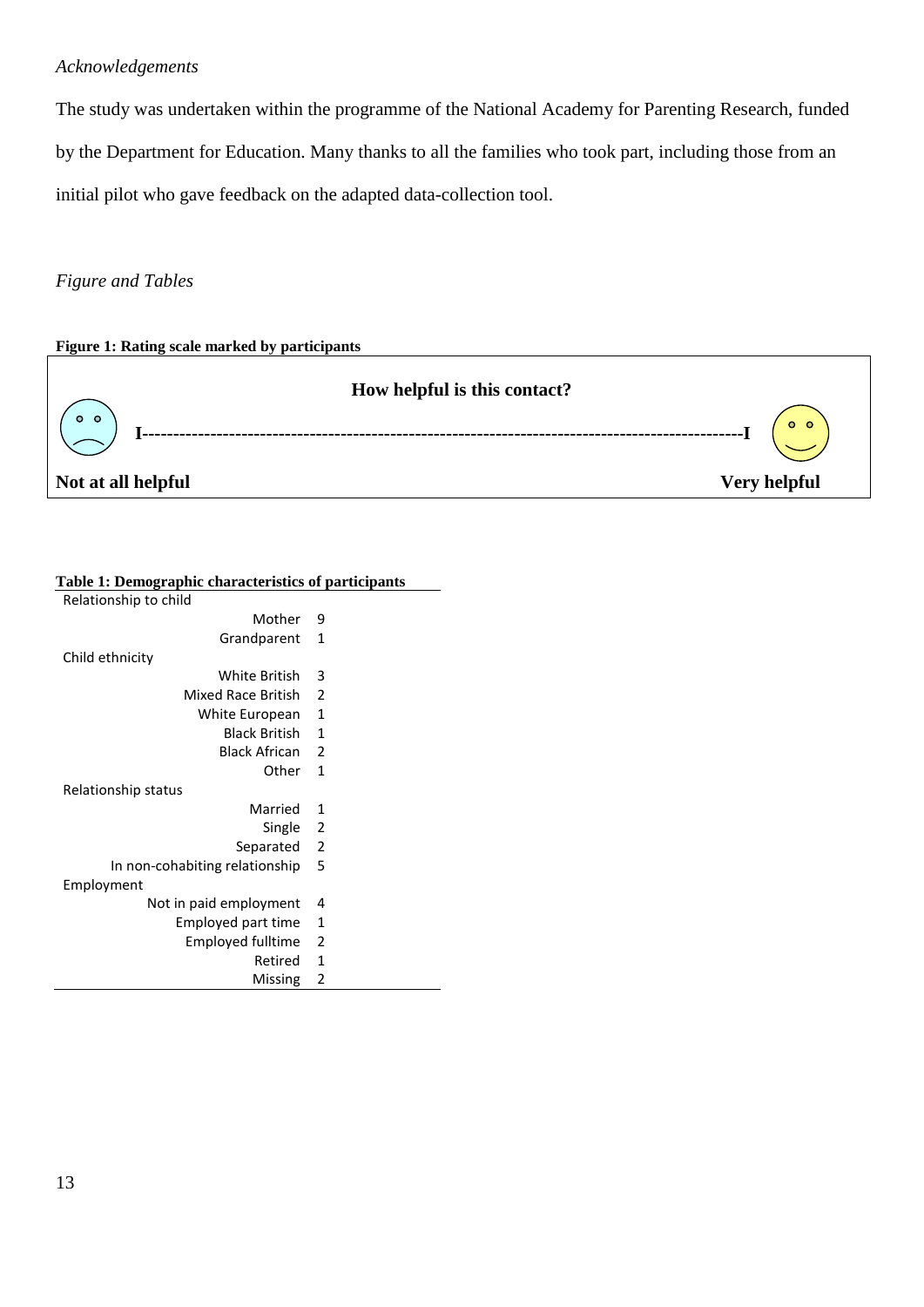| ID | Child<br>age | <b>Small</b><br>groups inc<br>exclusion<br>class |                |     | LSA one-to-<br>one |                  | Other<br>Speech<br>school one-<br>and<br>lang<br>to-one |    | <b>Ed Psych</b> |     | <b>SENco</b>   |                |                | <b>Total cost over</b><br>3 months |       |
|----|--------------|--------------------------------------------------|----------------|-----|--------------------|------------------|---------------------------------------------------------|----|-----------------|-----|----------------|----------------|----------------|------------------------------------|-------|
|    | T1           | T <sub>1</sub>                                   | T <sub>2</sub> | T1  | T <sub>2</sub>     | T1               | T <sub>2</sub>                                          | T1 | Τ2              | T1  | T <sub>2</sub> | T1             | T <sub>2</sub> | T1                                 | T2    |
| 1  | 11           |                                                  | 15             |     |                    |                  |                                                         |    |                 |     |                |                |                | £0                                 | £90   |
| 2  | 7            |                                                  |                |     | 250                |                  |                                                         |    |                 |     |                |                |                | £0                                 | £4000 |
| 3  | 5            |                                                  |                |     | 300                | 10               |                                                         |    | 15              |     |                | $\overline{2}$ |                | £614                               | £5460 |
| 4  | 10           | 20                                               |                |     |                    |                  | 5                                                       |    |                 |     |                |                |                | £120                               | £243  |
| 5  | 10           | PRU                                              |                |     | 250                |                  |                                                         |    |                 | 5   |                |                |                | £9764                              | £4000 |
| 6  | 11           | 30                                               |                | 10  | 10                 |                  | $115*$                                                  |    |                 | 5   |                |                |                | £920                               | £5738 |
| 7  | 10           |                                                  | 300            | 50  |                    |                  |                                                         |    |                 |     | $\overline{2}$ | 0.5            | 0.33           | £833                               | £2053 |
| 8  | 9            | 6                                                |                | 250 | 250                | 8.3 <sup>‡</sup> | 20                                                      |    |                 | 0.5 |                |                |                | £4497                              | £4970 |
| 9  | 6            |                                                  | 7.5            | 300 | 300                |                  |                                                         |    |                 |     |                |                | 1.5            | £4800                              | £4943 |
| 10 | 9            |                                                  |                |     |                    |                  |                                                         |    |                 |     |                |                |                | £0                                 | £0    |

<span id="page-15-0"></span>**Table 2: School-based services by child in hours of face-to-face contact over 3 months and total cost per child at baseline (T1) and post intervention (T2)**

\*;‡ Two, three different services respectively

PRU: Pupil Referral Unit for entire 3 months; LSA: Learning support assistant; SENCo: Special Educational Needs Co-ordinator Note: all children are male except for ID3 and ID10

| Table 3: Community and social services by child in hours (unless otherwise stated) of face-to-face contact and total cost at |  |
|------------------------------------------------------------------------------------------------------------------------------|--|
| baseline $(T1)$ and post intervention $(T2)$                                                                                 |  |

| ID                      | <b>YOT</b> |     |     | <b>Social</b><br>worker |     | <b>Support</b><br>worker |           | Group<br>activity |    | Child-<br>minder |    | Foster<br>care<br>(days) | Parent<br>support<br>worker |     | Group<br>parentin<br>g prog |    | <b>Total costs over</b><br>3 months $(f)$ |                |
|-------------------------|------------|-----|-----|-------------------------|-----|--------------------------|-----------|-------------------|----|------------------|----|--------------------------|-----------------------------|-----|-----------------------------|----|-------------------------------------------|----------------|
|                         | <b>T1</b>  | T2  | T1  | T2                      | T1  | Τ2                       | <b>T1</b> | T <sub>2</sub>    | Τ1 | T2               | Τ1 | T <sub>2</sub>           | <b>T1</b>                   | T2  | <b>T1</b>                   | T2 | T1                                        | T <sub>2</sub> |
| 1                       | 1.5        | 5.7 | 3.8 | $13*$                   |     | 12                       |           |                   |    |                  |    |                          |                             |     |                             |    | 656                                       | 2,918          |
| 2                       |            | 6.1 |     | 1.1                     |     | 11                       | 44*       | $111*$            |    |                  |    |                          |                             |     |                             |    | 132                                       | 1,474          |
| 3                       |            |     |     |                         | 0.5 |                          | 36        |                   |    |                  |    |                          | 15‡                         |     |                             |    | 930                                       | 0              |
| 4                       |            |     |     |                         |     |                          |           |                   |    |                  |    |                          |                             |     |                             |    | $\mathbf 0$                               | 0              |
| 5                       |            |     |     |                         |     |                          |           | 30                |    |                  |    |                          |                             |     |                             |    | $\mathbf 0$                               | 90             |
| 6                       |            |     | 5.2 | 12                      |     | 69+                      | 12        |                   |    |                  |    |                          | 9.5                         |     |                             |    | 1,304                                     | 5,421          |
| $\overline{\mathbf{z}}$ | 2          | 0.8 | 12  |                         |     |                          |           |                   |    |                  |    |                          |                             |     |                             |    | 1,894                                     | 52             |
| 8                       |            |     |     |                         |     |                          |           |                   |    |                  |    |                          | 5                           |     |                             |    | 265                                       | 0              |
| 9                       |            |     | 3.5 | 3                       |     |                          |           |                   |    | 80               |    |                          |                             | 2.7 |                             |    | 515                                       | 904            |
| 10                      |            |     | 29  | 18                      | 16  | 18                       |           |                   |    |                  | 90 |                          |                             |     | 24                          |    | 15,089                                    | 3,600          |

 $*$ ;  $*$ ;  $*$ : two, three and four different services/practitioners respectively *NB: HFP excluded*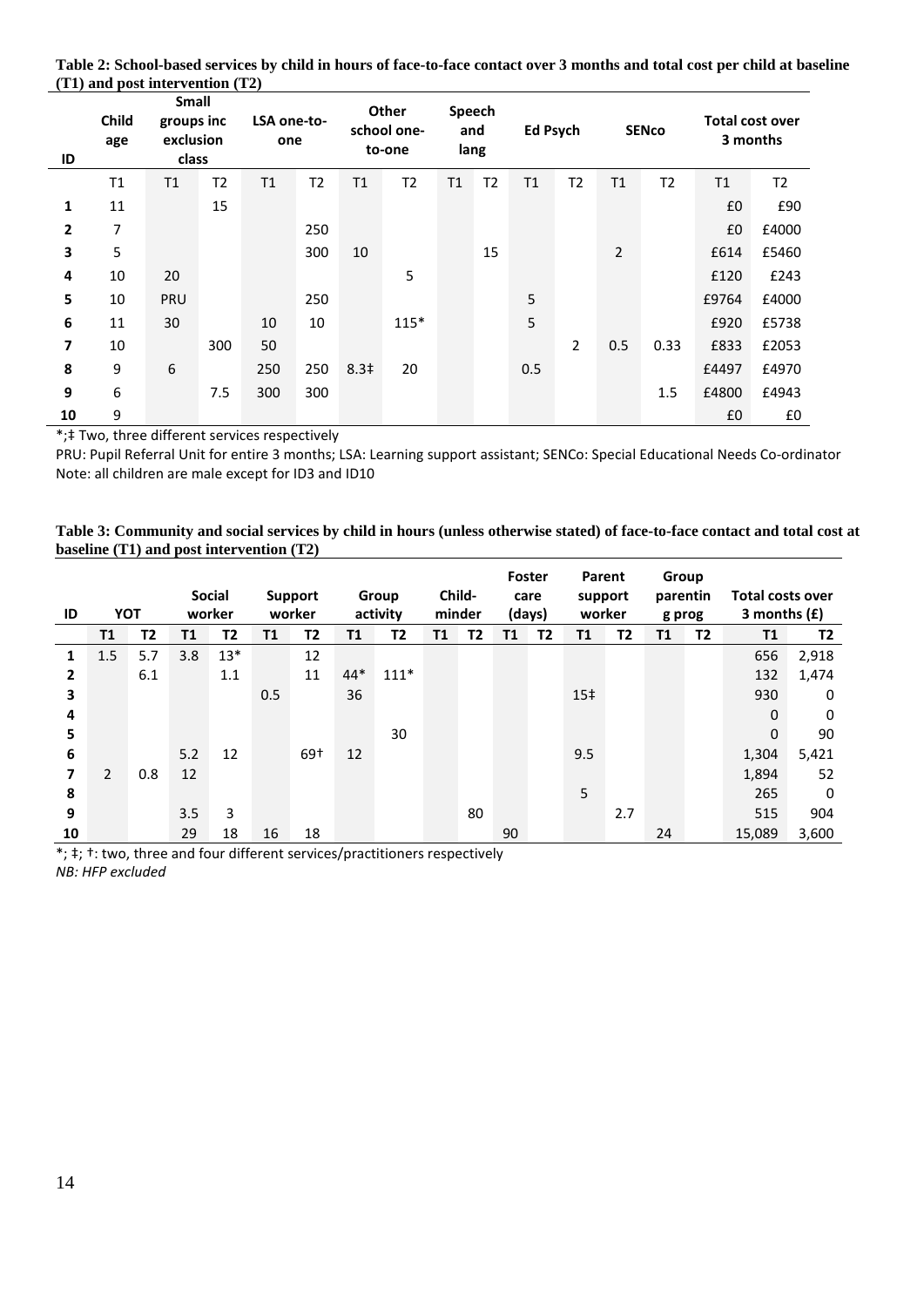**Table 4: Health services by child in hours (unless otherwise stated) of face-to-face contact and total cost at baseline (T1) and post intervention (T2)**

|                | Hospital  |    |          |     |                |                |           |     |              |          |              |    |              |    |              |                |                    |           |
|----------------|-----------|----|----------|-----|----------------|----------------|-----------|-----|--------------|----------|--------------|----|--------------|----|--------------|----------------|--------------------|-----------|
|                |           |    |          |     |                |                |           |     |              |          | out-         |    |              |    |              | Hospital       | <b>Total costs</b> |           |
|                | Psychol-  |    | Psychia- |     |                | Family         |           |     |              | A&E      | patient      |    | Other        |    |              | stay           | over 3 months      |           |
| ID             | ogist     |    | trist    |     |                | therapy        | <b>GP</b> |     |              | (visits) | (visits)     |    | health       |    |              | (days)         | (f)                |           |
|                | <b>T1</b> | Τ2 | Τ1       | T2  | <b>T1</b>      | Τ2             | T1        | Τ2  | T1           | Τ2       | T1           | T2 | Τ1           | T2 | <b>T1</b>    | T <sub>2</sub> | T1                 | <b>T2</b> |
| 1              |           |    |          |     |                | $\overline{2}$ |           | 0.6 |              |          |              |    |              | 1  | $\mathbf{1}$ |                | 509                | 584       |
| $\overline{2}$ |           |    |          | 3   |                |                |           |     |              |          |              |    |              |    |              |                | $\mathbf 0$        | 975       |
| 3              |           |    |          |     |                |                |           |     |              |          | $\mathbf 1$  |    | $\mathbf{1}$ |    |              |                | 186                | $\Omega$  |
| 4              |           |    |          |     |                |                | 0.2       |     | $\mathbf{1}$ |          |              |    |              |    |              |                | 128                | 0         |
| 5              | 0.5       |    |          | 0.5 |                |                |           | 0.3 |              |          |              |    |              |    |              |                | 49                 | 211       |
| 6              |           |    |          |     | $\overline{2}$ |                | 0.5       | 1.5 |              |          |              |    |              |    |              |                | 568                | 245       |
| 7              |           |    |          |     |                | 3.5            |           | 0.2 |              |          |              |    |              |    |              |                | $\mathbf 0$        | 883       |
| 8              |           |    |          |     |                |                |           |     |              |          | $\mathbf{1}$ |    |              |    |              |                | 149                | $\Omega$  |
| 9              | 12        | 9  |          |     |                |                | 1.3       | 0.3 | $\mathbf{1}$ | 1        |              |    |              |    | 7            |                | 3,329              | 1,017     |
| 10             |           |    |          |     |                |                |           | 3   |              |          |              |    |              |    |              |                | $\mathbf{0}$       | 489       |

**Table 5: Total costs and number of services per person at baseline (T1) and post intervention (T2)**

| ID   | <b>Total services</b><br>cost, past 3<br>months $(f)$ |        | <b>Total number</b><br>of services in<br>contact with, | past 3 months |
|------|-------------------------------------------------------|--------|--------------------------------------------------------|---------------|
|      | <b>T1</b>                                             | T2     | T1                                                     | Т2            |
| 1    | 1,165                                                 | 3,591  | $\mathbf{1}$                                           | 8             |
| 2    | 132                                                   | 6,449  | $\overline{2}$                                         | 7             |
| 3    | 1,730                                                 | 5,460  | 9                                                      | 2             |
| 4    | 248                                                   | 243    | 3                                                      | $\mathbf{1}$  |
| 5    | 9,813                                                 | 4,301  | $\overline{2}$                                         | 4             |
| 6    | 2,791                                                 | 11,403 | 9                                                      | 9             |
| 7    | 2,727                                                 | 2,989  | 4                                                      | 6             |
| 8    | 4,911                                                 | 4,970  | 8                                                      | 2             |
| 9    | 8,643                                                 | 6,864  | 6                                                      | 8             |
| 10   | 15,089                                                | 4,089  | 4                                                      | 3             |
| Mean | 4,725                                                 | 5,036  | 5                                                      | 5             |

*NB HFP excluded* 

# **References**

- <span id="page-16-0"></span>ALLEN, G. 2011. Early Intervention: The next steps. HM Government.
- <span id="page-16-3"></span>BARTH, R., LEE, B. R., LINDSEY, M., COLLINS, K. S., STRIEDER, F., CHORPITA, B., BECKER, K. D. & SPARKS, J. 2012. Evidence-based practice at a crossroads: the timely emergence of common elements and common factors. *Research on Social Work Practice,* 22**,** 109-119.
- <span id="page-16-2"></span>BEECHAM, J. & KNAPP, M. 2001. Costing psychiatric interventions. *In:* THORNICROFT, G. (ed.) *Measuring Mental Health Needs.* 2nd ed. London: Gaskell.
- <span id="page-16-1"></span>BONIN, E., STEVENS, M., BEECHAM, J., BYFORD, S. & PARSONAGE, M. 2011. Costs and longerterm savings of parenting programmes for the prevention of persistent conduct disorder: a modelling study. *BMC Public Health,* 11.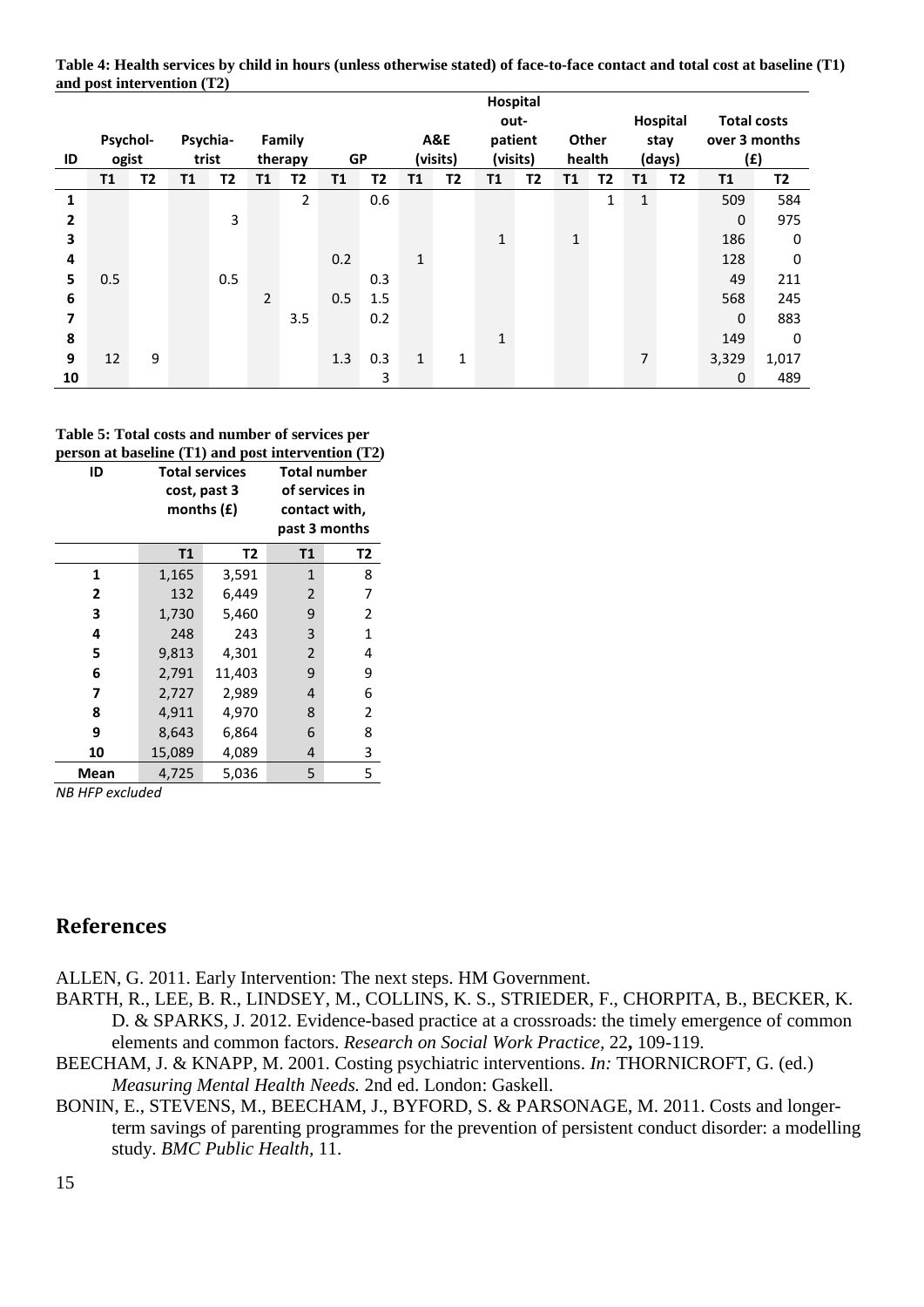- <span id="page-17-20"></span>BRADSHAW, P., CUNNINGHAM-BURLEY, S., DOBBIE, F., MACGREGOR, A., MARRYAT, L., ORMSTON, R. & WASOFF, F. 2008. Growing up in Scotland: Sweep 2 overview report. The Scottish Government.
- <span id="page-17-7"></span>BRIGGS, A. 2000. Economic evaluation and clinical trials: size matters. *British Medical Journal,* 321**,** 1362-1363.
- <span id="page-17-16"></span>BYWATER, T., HUTCHINGS, J., DALEY, D., WHITAKER, C., TIEN YEO, S., JONES, K., EAMES, C. & EDWARDS, R. 2009. Long-term effectiveness of a parenting intervention for children at risk of developing conduct disorder. *British Journal of Psychiatry,* 195**,** 318-324.
- <span id="page-17-12"></span>CURTIS, L. 2010. Unit Costs of Health and Social Care. Canterbury.

<span id="page-17-10"></span>DAVIS, H. & DAY, C. 2010. *Working in Partnership with Parents,* London, Pearson.

- <span id="page-17-9"></span>DAY, C., ELLIS, M. & HARRIS, L. 2012. High Need Families Project: Development and piloting a new parenting intervention for children with severe and persistent conduct problems.London: Department for Education.
- <span id="page-17-8"></span>DAY, C., KOWALENKO, S., ELLIS, M., DAWE, S., HARNETT, P. & SCOTT, S. 2011. The Helping Families Programme: A new parenting intervention for children with severe and persistent conduct problems. *Child and Adolescent Mental Health,* 16**,** 167-171.
- <span id="page-17-11"></span>DEPARTMENT OF HEALTH 2011. NHS costing manual 2009-10.
- <span id="page-17-3"></span>FEATHERSTONE, B., BROADHURST, K. & HOLT, K. 2011. Thinking Systemically—Thinking Politically: Building Strong Partnerships with Children and Families in the Context of Rising Inequality. *British Journal of Social Work,* online**,** 1-16.
- <span id="page-17-17"></span>HALLAM, A., KNAPP, M. & ASTIN, J. 2005. Improving the quality of family support: an economic evaluation of the 'mellow parenting' programme. Unpublished.
- <span id="page-17-23"></span>HANSEN, K. 2005. *Not-so-nuclear families: class, gender, and networks of care,* London, Rutgers University Press.
- <span id="page-17-15"></span>HILL, J. 2002. Biological, psychological and social processes in the conduct disorders. *Journal of Child Psychology and Psychiatry,* 43**,** 133-164.
- <span id="page-17-13"></span>KNAPP, M., SCOTT, S. & DAVIES, J. 1999. The Cost of Antisocial Behaviour in Younger Children. *Clinical Child Psychology and Psychiatry,* 4.
- <span id="page-17-21"></span>MCAULEY, C., KNAPP, M., BEECHAM, J., MCCURRY, N. & SLEED, M. 2004. Young families under stress: outcomes and costs of Home-Start support. York: Joseph Rowntree Foundation.
- <span id="page-17-18"></span>MORRIS, K. 2012. Troubled families: vulnerable families' experiences of multiple service use. *Child & Family Social Work***,** online early.
- <span id="page-17-2"></span>NICE & SCIE 2006. Parent-training/education programmes in the management of children with conduct disorders. NICE technology appraisal guidance 102. [www.nice.org.uk/TA102](http://www.nice.org.uk/TA102)
- <span id="page-17-19"></span>NOCK, M. & FERRITER, C. 2005. Parent management of attendance and adherence in child and adolescent therapy: A conceptual and empirical review. *Clinical Child and Family Psychology Review,* 8.
- <span id="page-17-1"></span>O'NEILL, D., MCGILLOWAY, S., DONNELLY, M., BYWATER, T. & KELLY, P. 2011. A costeffectiveness analysis of the Incredible Years parenting programme in reducing childhood health inequalities. *European Journal of Health Economics,* online early.
- <span id="page-17-5"></span>PAWSON, R. 2006. *Evidence-based Policy. A realist perspective,* London, Sage.
- <span id="page-17-0"></span>RIOTS COMMUNITIES AND VICTIMS PANEL 2012. After the riots: The final report of the Riots Communities and Victims Panel. London.
- <span id="page-17-22"></span>SEFTON, T., BYFORD, S., MCDAID, D., HILLS, J. & KNAPP, M. 2002. Making the most of it: Economic evaluation in the social welfare field. York: Joseph Rowntree Foundation.
- <span id="page-17-4"></span>SEGAL, L. & DALZIEL, K. 2011. Investing to Protect Our Children: Using Economics to Derive an Evidence-based Strategy. *Child Abuse Review,* 20**,** 274-289.
- <span id="page-17-14"></span>SNELL, T., KNAPP, M., HEALEY, A., GUGLANI, S., FERNANDEZ, J., MELTZER, H. & FORD, T. 2012. The economic impact of childhood psychiatric disorder on public sector services in Britain: estimates based on national survey data. *forthcoming*.
- <span id="page-17-6"></span>STEVENS, M. 2012. The cost-effectiveness of UK parenting programmes for preventing children's behaviour problems - a review of the evidence. *Child & Family Social Work*.